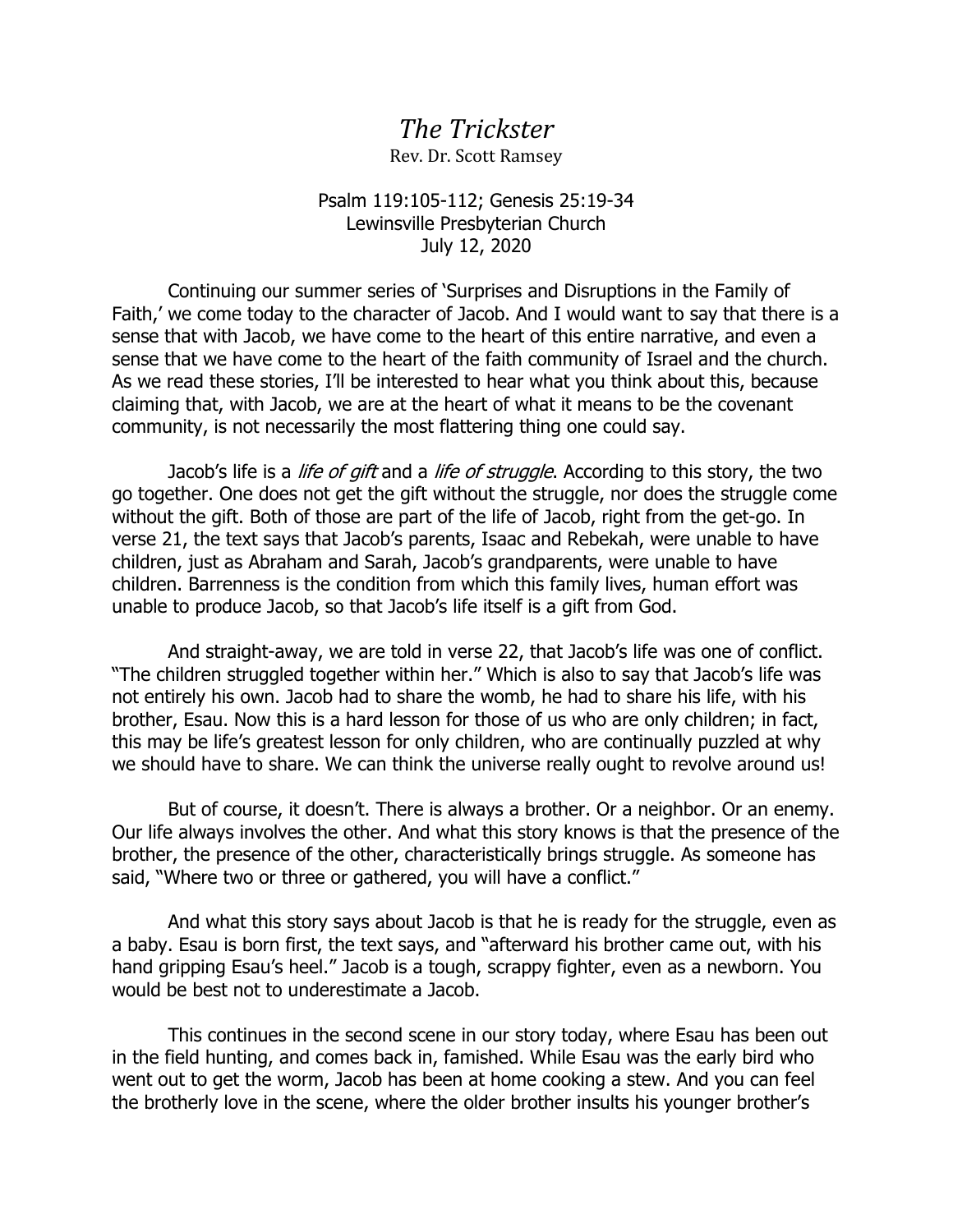cooking, "Let me eat some of that red stuff." But this younger brother can give just as much as he can take, and Jacob says, "Yeah? First sell me your birthright."

And with those words, Jacob springs the trap that was laid back when these boys were in the womb. When Rebekah prayed about the struggling infants in her womb, God acknowledged and confirmed the conflict saying, "The one shall be stronger than the other, the elder shall serve the younger." And with those words, God subverted the long-held social custom of primogeniture, the custom which provided the rights of inheritance and succession to the firstborn son. In many ways, primogeniture was a foundational pillar of the social fabric, it was just how things worked, it was how things were done. Primogeniture is written into Scripture itself, in texts like Deuteronomy 21, but the privilege of the firstborn is subverted by Scripture so often – with Isaac, with Jacob, with Joseph, with David, with the prodigal son – that the Bible seems almost to be saying that we should hold all such strict social rules with a lightness of heart. God seems to be quite ready and willing to violate social custom when necessary.

Jacob, of course, did not have to do this. Jacob could have seen his brother, his only brother, come in from the field, famished, and just given him a bowl of stew to satisfy his hunger. But of course, that wouldn't be a very good story, and in any case, this brother is not like that. Jacob saw an opportunity, and he went for it. Two chapters later, in a story that the lectionary unfortunately skips over, Jacob takes this sibling rivalry even further, and tricks his father Isaac into giving him the primary family blessing that was intended and reserved for Esau as the firstborn son. That deception will cause a violent rupture in his relationship with Esau that will haunt them both for years.

The Jacob stories are remarkable stories. What makes these stories even more remarkable is when, in Genesis  $32 - in$  a story that we'll get to hear in a few weeks  $-$ Jacob is given a new name, and Jacob's new name is *Israel*.

Jacob is Israel.

My father, who taught Old Testament for many years at Presbyterian College in Clinton, South Carolina, told me this past week that he likes to say that when Israel wrote these stories about Jacob, they were, in a very real sense, writing their own autobiography. In a mysterious way, Israel sees a great deal of itself in the character of Jacob.

Polarization is one of the most salient characteristics of our common life these days. Polarization seems to be evident everywhere and it is intense everywhere – over whether schools should re-open, whether and where to wear a mask, over statues and symbols and names of schools, over issues of race and economics and health care and criminal justice, and on and on and on. One aspect of this polarization is that there can often be, in many people, a kind of defensiveness about our positions and an intense